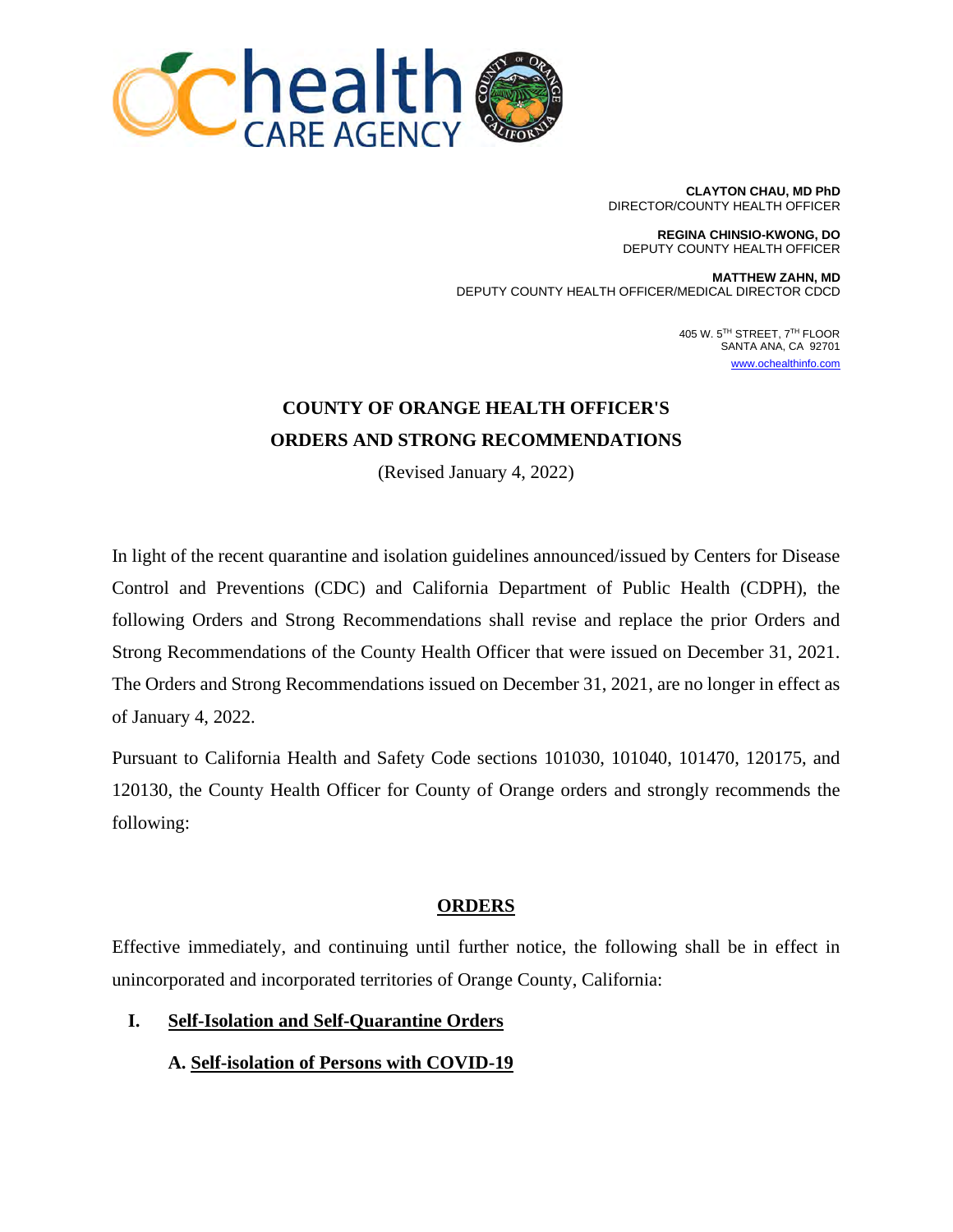*NOTE: This self-isolation order DOES NOT in any way restrict access by first responders to an isolation site during an emergency.*

- 1. Persons with COVID-19 who have symptoms. All Orange County residents and visitors *with COVID-19 who are symptomatic* (i.e., they have COVID-19 symptoms, as defined in this Order) shall immediately isolate themselves in their home or another suitable place. They may discontinue self-isolation if:
	- At least 5 days have passed since their COVID-19 symptom onset; AND
	- At least 24 hours have passed since resolution of fever without the use of fever-reducing medications; AND
	- Other COVID-19 symptoms have improved (except loss of taste and smell which may persist for weeks or months after recovery and need not delay the end of isolation); AND
	- A US Food and Drug Administration (FDA) approved/authorized COVID-19 test is negative on or after day 5 from COVID-19 symptom onset. COVID-19 antigen testing is the preferred test to be used for this repeat testing. PCR tests will commonly remain positive for many weeks after illness starts and are not recommended for use to assess appropriateness for ending isolation.

Additionally, they should continue to wear a well-fitting mask around other people through at least day 10 from COVID-19 symptom onset.

10 Day Isolation Required: All persons *with COVID-19 who are symptomatic* and who are unable to test, choose not to test, or test positive by repeat testing shall isolate for 10 days from COVID-19 symptom onset. Such persons may discontinue isolation at 10 days regardless of repeat testing results.

2. Persons with COVID-19 without symptoms. All Orange County residents and visitors *with COVID-19 who* are asymptomatic (i.e., they do not have any COVID-19 symptom(s)) shall isolate themselves immediately in their home or another suitable place. They may discontinue self-isolation if: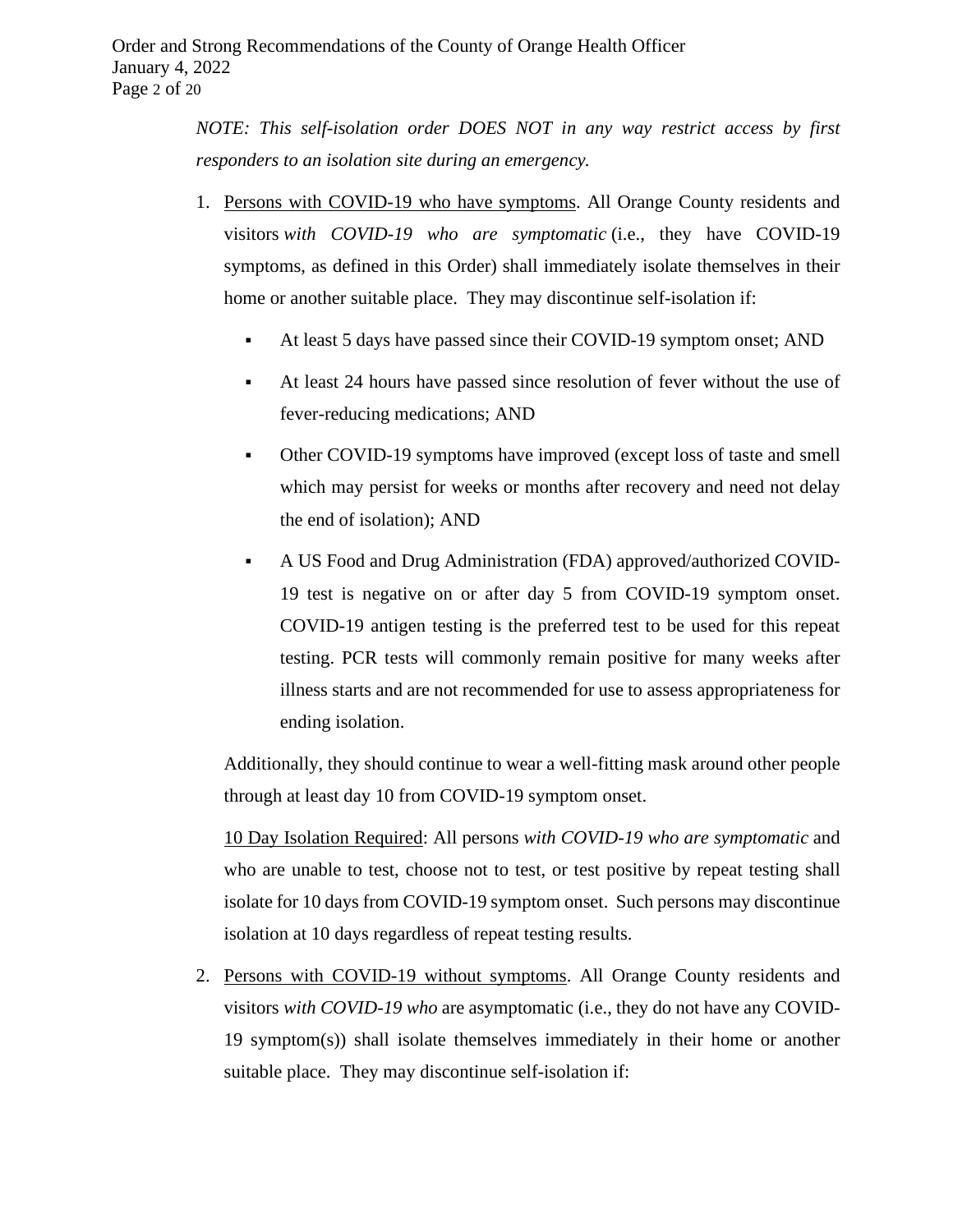- At least 5 days have passed since the first positive COVID-19 test; AND
- An FDA approved/authorized COVID-19 test is negative on or after day 5 from positive COVID-19 test. COVID-19 antigen testing is the preferred test to be used for this repeat testing. PCR tests will commonly remain positive for many weeks after illness starts and are not recommended for use to assess appropriateness for ending isolation.

Additionally, they should continue to wear a well-fitting mask around other people through at least day 10 from COVID-19 symptom onset.

10 Day Isolation Required: All persons *with COVID-19 who are asymptomatic* and who are unable to test, choose not to test, or test positive by repeat testing shall isolate for 10 days after test is performed. Such persons may discontinue isolation at 10 days regardless of repeat testing results.

- 3. Additional Considerations.
	- A person who is self-isolated may not leave his or her place of isolation except to receive necessary medical care.
	- If a more specific and individualized isolation order is issued by the County Health Officer for any county resident, the resident shall follow the specific order instead of the order herein.
	- People who are severely ill with COVID-19 might need to stay in selfisolation longer than 5 days and up to 20 days after symptoms first appeared. People with weakened immune systems should talk to their healthcare provider for more information.
- 4. Definition.
	- A person is with COVID-19 if that person meets any of the following conditions:
		- o That person has received a positive COVID-19 result from test that has been approved/authorized by the FDA.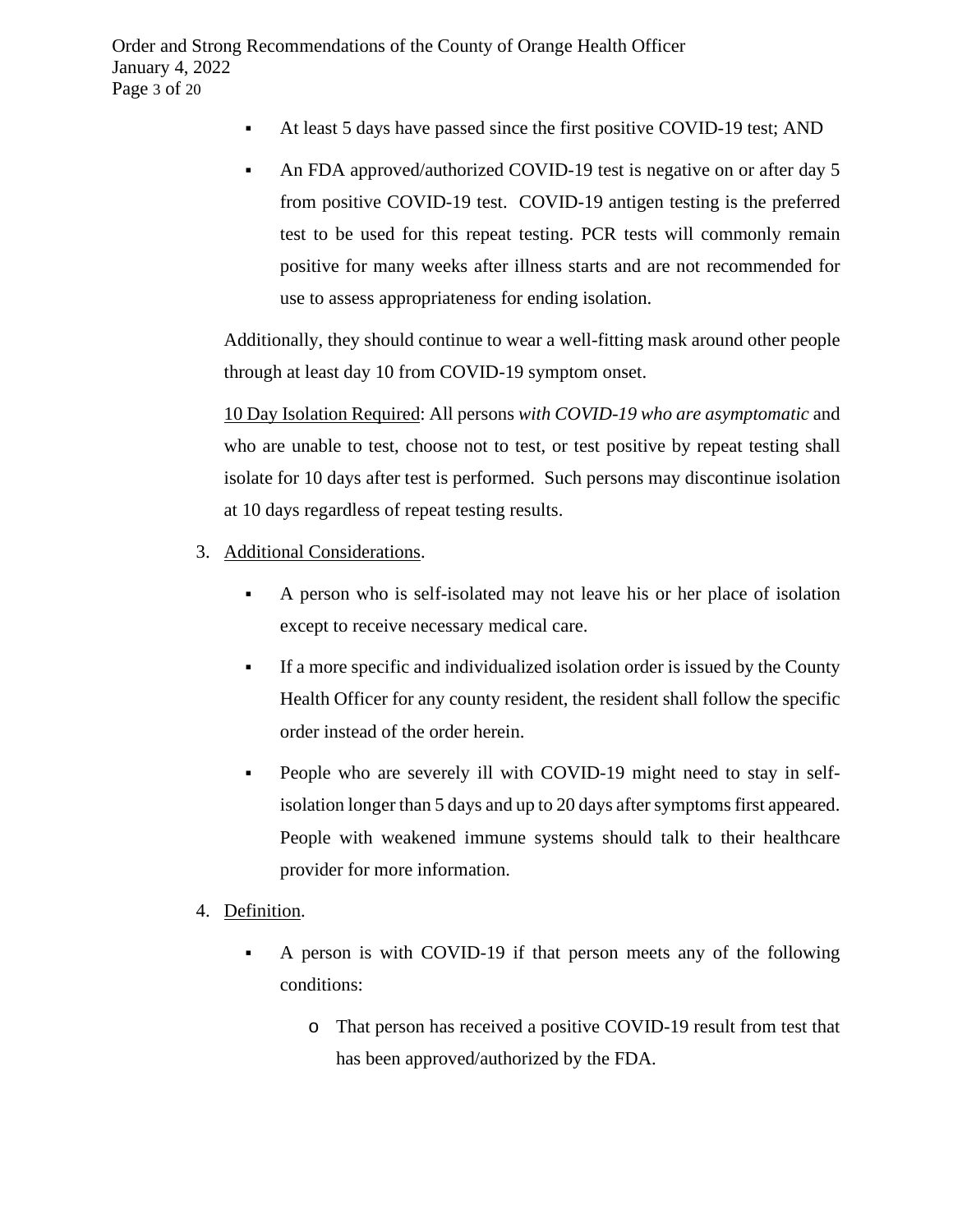- o That person exhibits symptoms of COVID-19 who are awaiting test results or have not been tested.
- o That person has known exposure to an individual with COVID-19 and exhibits symptoms of COVID-19.

People with COVID-19 have had a wide range of symptoms reported – ranging from mild symptoms to severe illness. Symptoms may appear 2-14 days after exposure to the virus. Anyone can have mild to severe symptoms. People with these symptoms may have COVID-19:

- **Fever or chills**
- $\text{-}$  Cough
- Shortness of breath or difficulty breathing
- Fatigue
- **Muscle or body aches**
- Headache
- New loss of taste or smell
- Sore throat
- Congestion or runny nose
- Nausea or vomiting
- Diarrhea

The list above does not include all possible symptoms.

## **B. Self-Quarantine of Persons Exposed to COVID-19 and Exemptions**

*NOTE: The self-quarantine orders and exemptions below DO NOT in any way restrict access by first responders to a quarantine site during an emergency.*

1.Not-Up-To-Date Individuals. All Orange County residents and visitors who are asymptomatic and *not-up-to-date* with their COVID-19 vaccination (as defined in this Order) and who know that they have been in close contact (within 6 feet of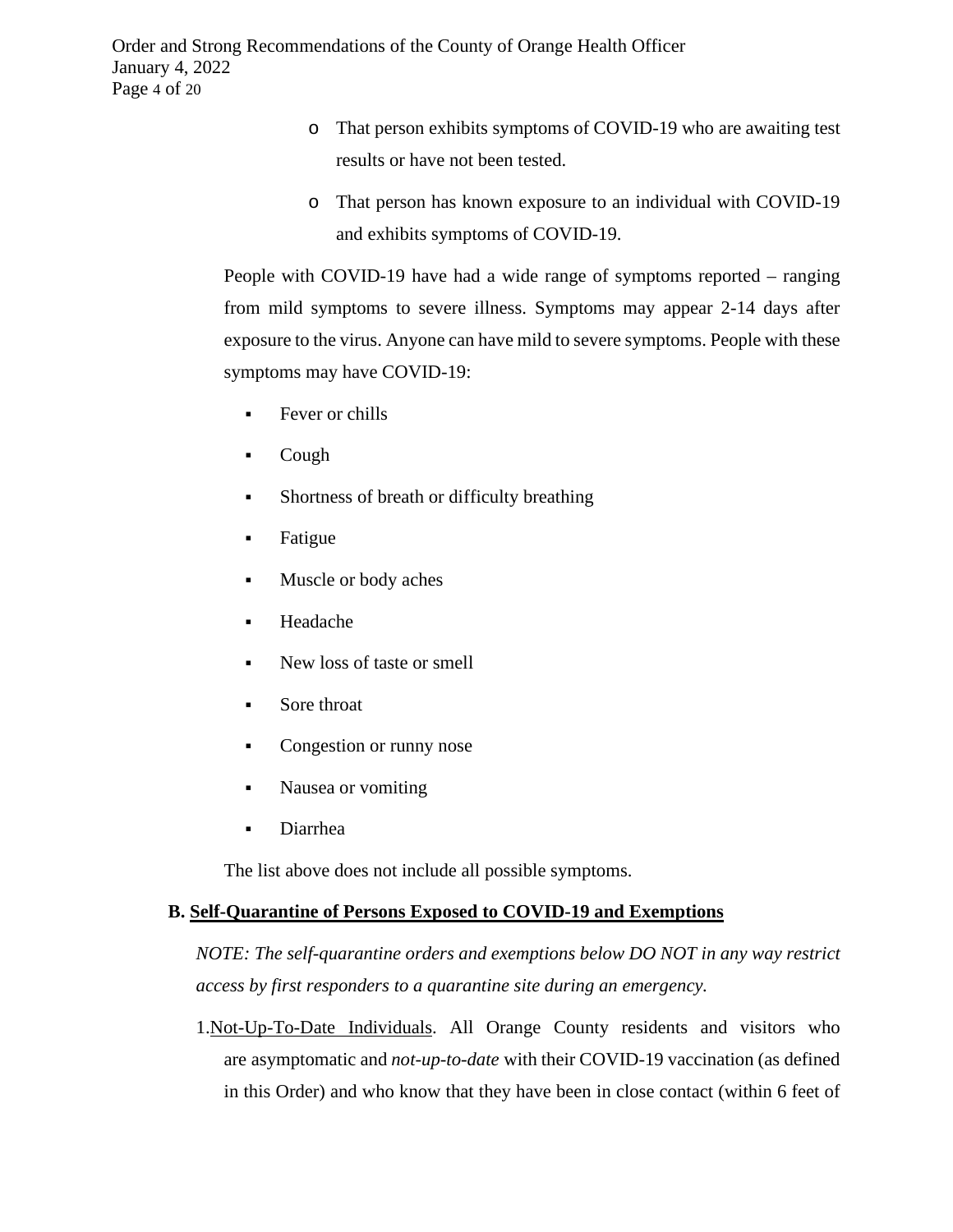someone for a cumulative total of 15 minutes or more over a 24-hour period) with a person with COVID-19 shall quarantine as follows:

- For at least 5 days from the date of last contact with a person with COVID-19, if:
	- No symptoms have developed; AND
	- An FDA approved/authorized COVID-19 test (antigen testing is preferred) is negative on or after day 5.

Additionally, they should continue to wear a well-fitting mask around other people through at least day 10 after most recent COVID-19 exposure.

10 Day Quarantine Required. If they are unable to test or chooses not to test, they she shall quarantine for 10 days after most recent exposure.

2. Definitions.

Persons are considered *up-to-date* with their COVID-19 vaccination if they have completed a primary series of COVID-19 vaccine and have either received a booster shot or are not yet recommended to receive a booster dose according to current CDC guidance:

## CDC [COVID-19 Primary](https://www.cdc.gov/coronavirus/2019-ncov/vaccines/different-vaccines.html) Vaccine Series Guidance

CDC [COVID-19 Vaccine Booster Shot Guidance](https://www.cdc.gov/coronavirus/2019-ncov/vaccines/booster-shot.html)

All persons who have not received all COVID-19 vaccinations indicated according to the CDC recommendations above are considered *not-up-to-date* with their COVID-19 vaccination.

## **C. Exemptions from Quarantine**

1. Asymptomatic *up-to-date* Persons. Persons who are *up-to-date* with their COVID-19 vaccinations (as defined in this Order) prior to their close contact with a person with COVID-19 and have not developed any symptoms (as defined in this Order) since their exposure are not required to quarantine are not subject to the quarantine requirements in this Order.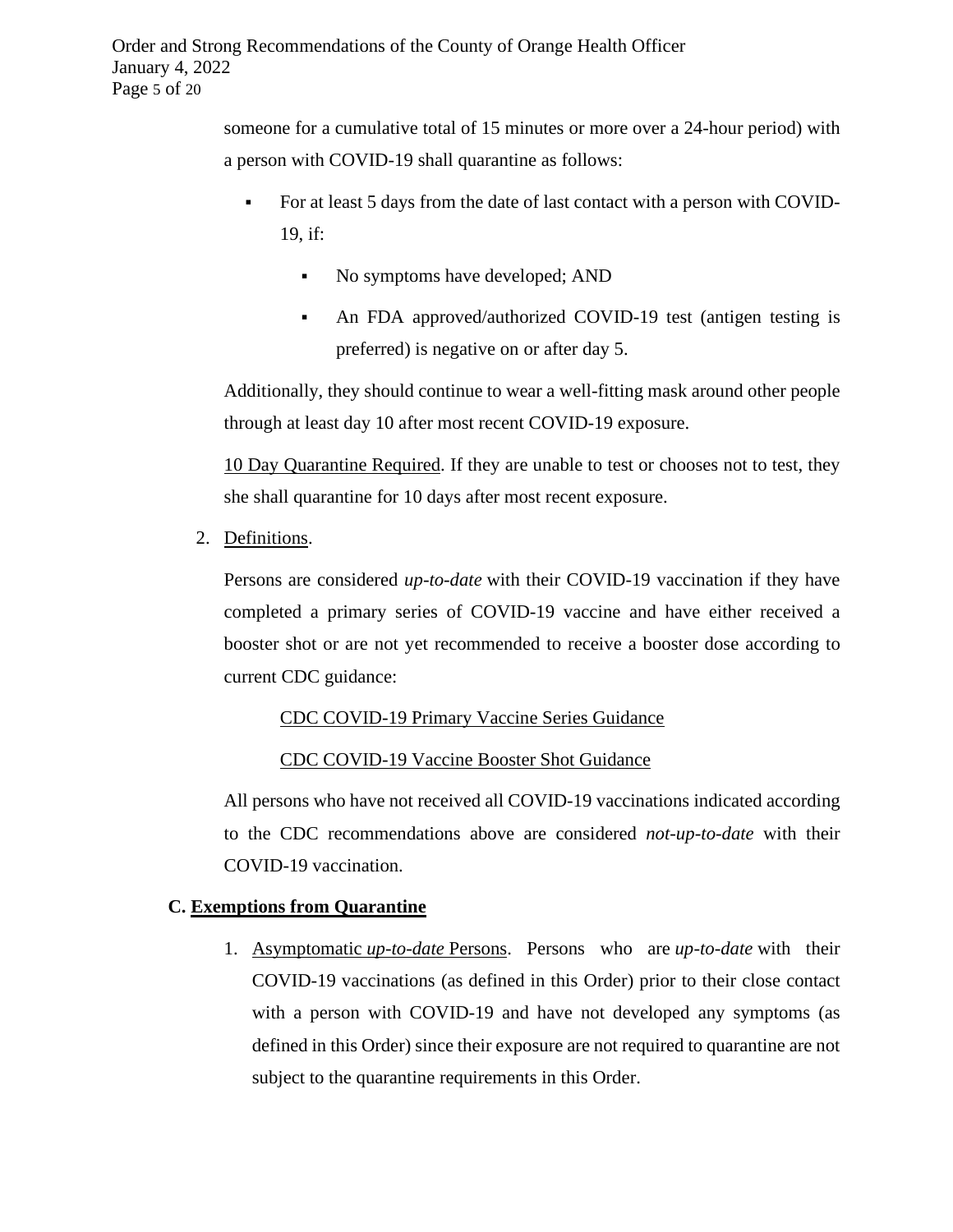- 2. Asymptomatic Persons Previously Infected. If an exposed person tested positive for COVID-19 before their new, recent close contact with a person with COVID-19 and it has been less than 3 months since they started having symptoms from that previous infection (or since their first positive COVID-19 test if asymptomatic), they do not need to quarantine, as long as they have not had any new symptoms since their recent exposure to COVID-19.
- 3. Exposed Asymptomatic Emergency Responders and Health Care Workers. During critical staffing shortages, exposed Emergency Responders and Health Care Workers, as defined herein, who do not have any symptoms (as defined in this Order), are not subject to the quarantine requirements in this Order. These individuals should wear a well-fitting mask at all times when around others for at least 10-days after most recent exposure and monitor for symptoms of COVID-19.
	- "Emergency responder" includes military or national guard, law enforcement officers, correctional institution personnel, fire fighters, emergency medical services personnel, physicians, nurses, public health personnel, emergency medical technicians, paramedics, emergency management personnel, 911 operators, child welfare workers and service providers, public works personnel, and persons with skills or training in operating specialized equipment or other skills needed to provide aid in a declared emergency, as well as individuals who work for such facilities employing these individuals and whose work is necessary to maintain the operation of the facility.
	- "Health care provider" includes physicians; psychiatrists; nurses; nurse practitioners; nurse assistants; medical technicians; any other person who is employed to provide diagnostic services, preventive services, treatment services or other services that are integrated with and necessary to the provision of patient care and, if not provided, would adversely impact patient care; and employees who directly assist or are supervised by a direct provider of diagnostic, preventive, treatment, or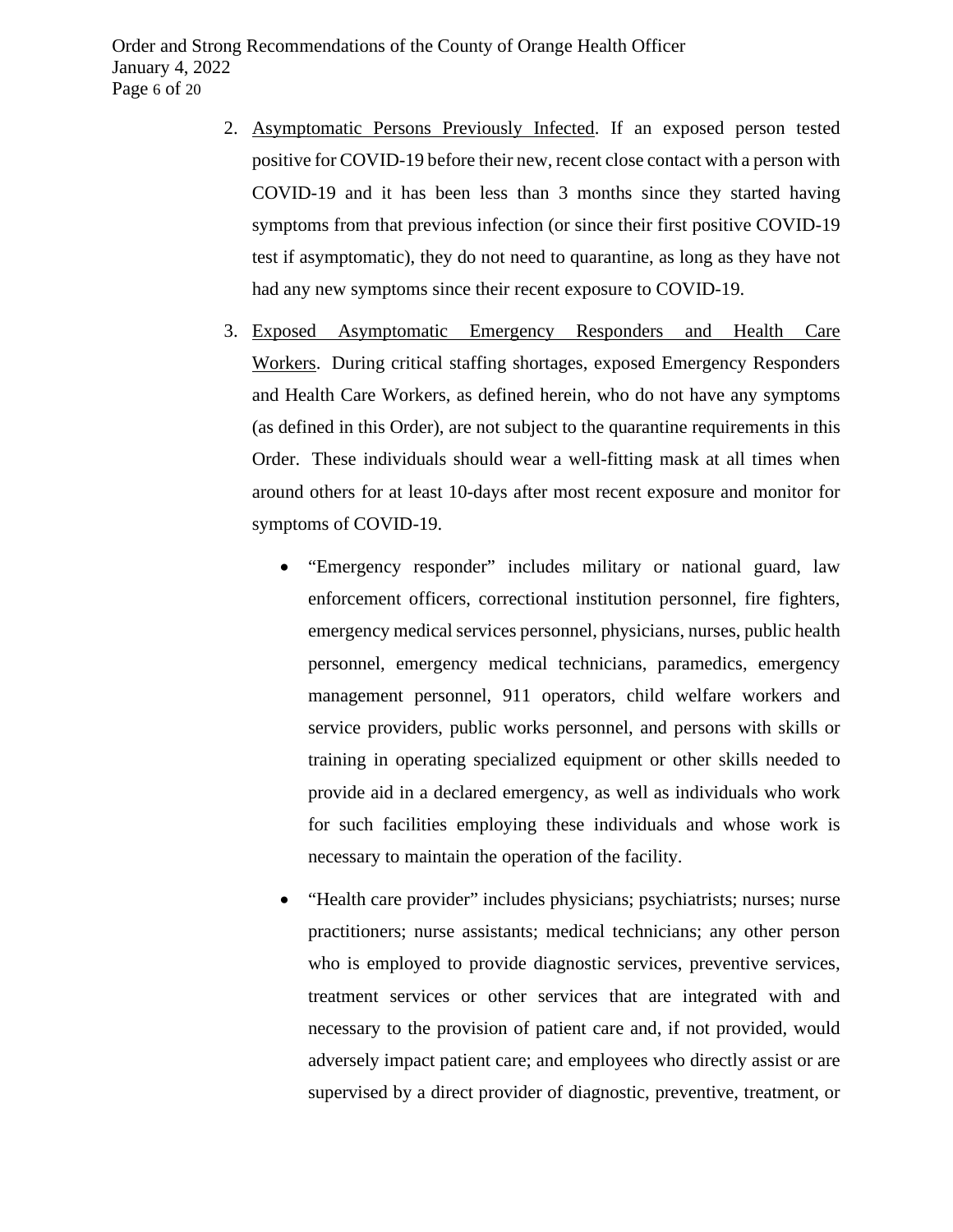other patient care services; and employees who do not provide direct heath care services to a patient but are otherwise integrated into and necessary to the provision those services – for example, a laboratory technician who processes medical test results to aid in the diagnosis and treatment of a health condition. A person is not a health care provider merely because his or her employer provides health care services or because he or she provides a service that affects the provision of health care services. For example, IT professionals, building maintenance staff, human resources personnel, cooks, food services workers, records managers, consultants, and billers are not health care providers, even if they work at a hospital of a similar health care facility.

4. Quarantine of Students in both Private and Public Transitional Kindergarten through Grade 12. Students in both private and public transitional kindergarten through grade 12 shall follow the isolation and self-quarantine guidance above with the following Modified Quarantine exemption:

Modified Quarantine. If a *not-up-to-d*ate (as defined in this Order) student is exposed to a person with COVID-19 and both were wearing face covering then the exposed student may continue to attend school for in-person instruction during the duration of his or her quarantine period if the following conditions are met:

- The exposed student is asymptomatic; AND
- The exposed student continues to appropriately wear well-fitting face covering; AND
- The exposed student undergoes testing at least twice during his or her quarantine period of 5 days; AND
- The exposed student refrains from participation in all extracurricular activities at school, including sports, and activities within the community setting for the duration of his or her quarantine period. The exposed student may participate in all required instructional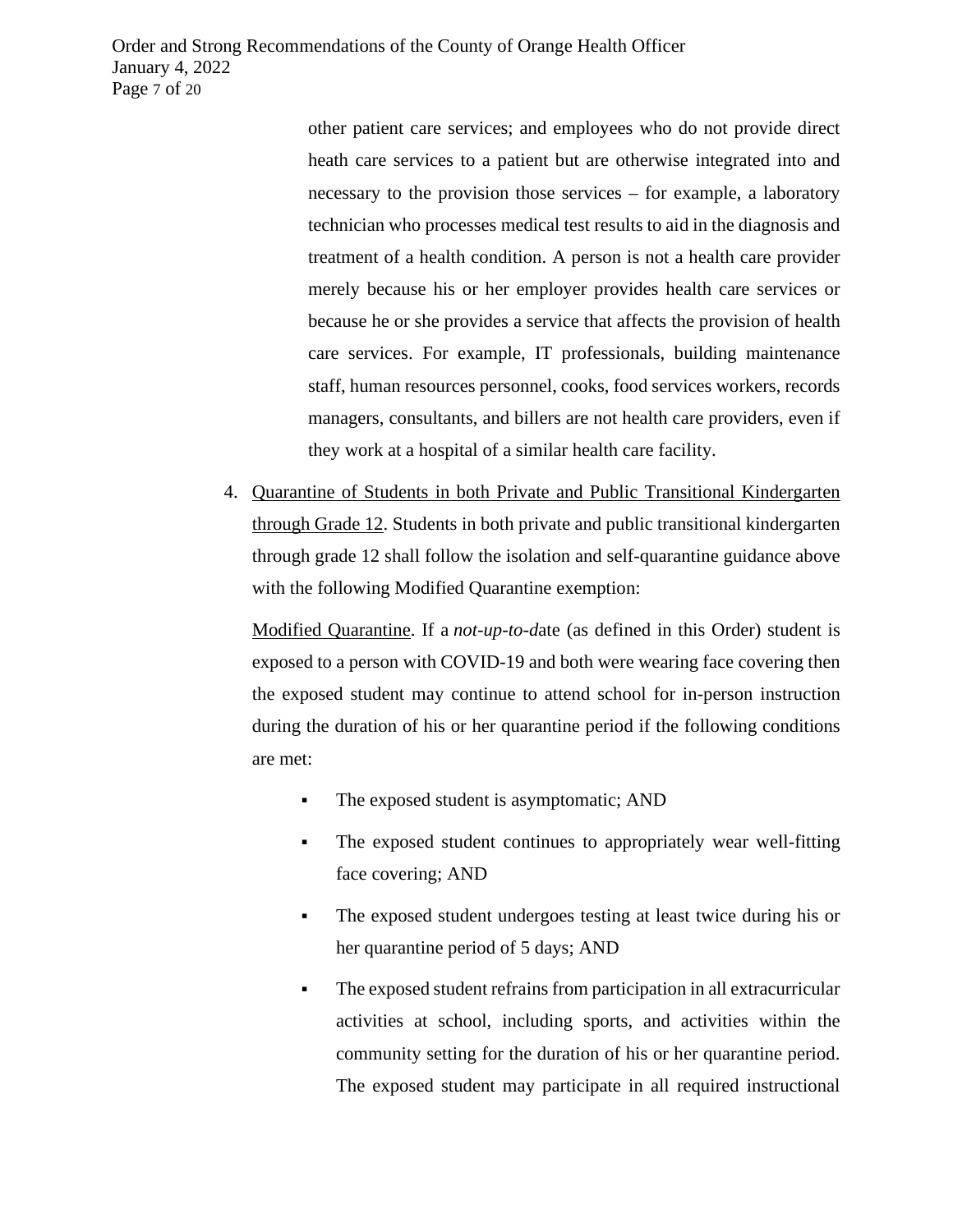Order and Strong Recommendations of the County of Orange Health Officer January 4, 2022 Page 8 of 20

> components of the school day, except activities where a mask cannot be worn, such as while playing certain musical instruments. The exposed student may also eat meals on campus.

10 Day Quarantine Required. If an *exposed not-up-to-date student* is unable to test, chooses not to test, or tests positive by repeat testing shall isolate for 10 days after test is performed. Such student may discontinue isolation at 10 days regardless of repeat testing results.

#### **D. Additional Consideration.**

 Testing After Exposure. All individuals should test for COVID-19 (antigen test preferred) 5 days after their most recent COVID-19 exposure.

> If they test positive, they shall immediately self-isolate, as ordered above, and contact their healthcare provider with any questions regarding their care.

> If they test negative, they shall continue monitoring their COVID-19 symptoms through Day 14, and if symptoms occur, immediately isolate as ordered above and contact the Orange County Health Care Agency or their healthcare provider and seek COVID-19 testing.

 Continue Wearing Mask. All persons *with COVID-19 who are asymptomatic* should continue to wear a well-fitting mask around other people through at least day 10 from COVID-19 symptom onset.

#### **II. Face-Covering Order:**

**Wear a Cloth Face-Covering**. To help prevent the spread of droplets containing COVID-19, all County residents and visitors shall wear face coverings in accordance with and as required by the Guidance for the Use of Face Coverings issued by CDPH, effective December 15, 2021. The Guidance is attached herein as Attachment "A" and can be found at: [https://www.cdph.ca.gov/Programs/CID/DCDC/Pages/COVID-19/guidance](https://www.cdph.ca.gov/Programs/CID/DCDC/Pages/COVID-19/guidance-for-face-coverings.aspx)  [-for-face-coverings.aspx.](https://www.cdph.ca.gov/Programs/CID/DCDC/Pages/COVID-19/guidance-for-face-coverings.aspx)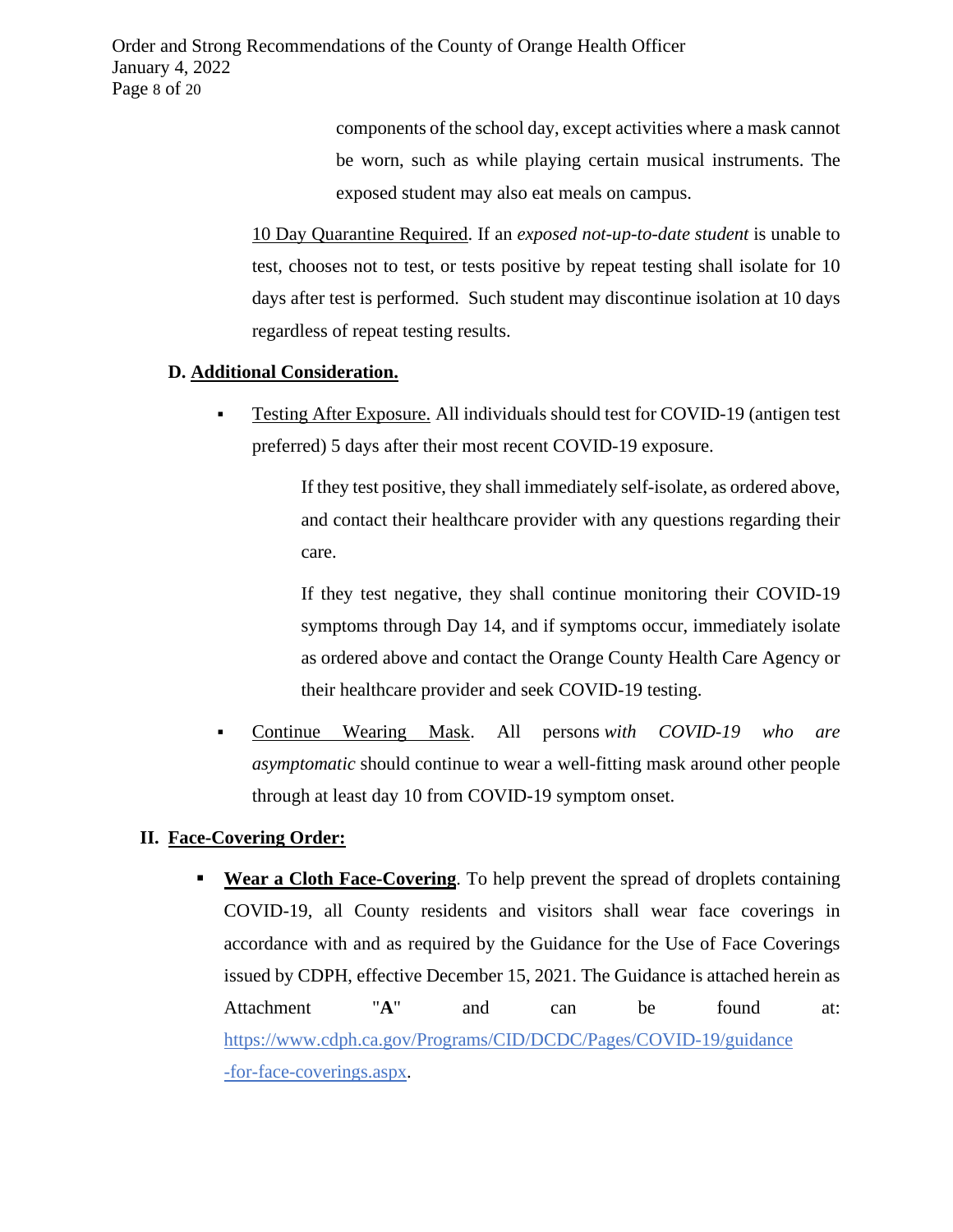The Guidance orders, as follows:

### Masking Requirements.

Masks are required for all individuals in all indoor public settings, regardless of vaccination status from December 15, 2021, through January 15, 2022. Full guidance can be found at: [https://www.cdph.ca.gov/Programs/CID/DC](https://www.cdph.ca.gov/Programs/CID/DCDC/Pages/COVID-19/Get-the-Most-out-of-Masking.aspx)  [DC/Pages/COVID-19/Get-the-Most-out-of-Masking.aspx.](https://www.cdph.ca.gov/Programs/CID/DCDC/Pages/COVID-19/Get-the-Most-out-of-Masking.aspx)

In workplaces, employers are subject to the Cal/OSHA COVID-19 Emergency Temporary Standards (ETS) or in some workplaces the Cal/OSHA Aerosol Transmissible Diseases (ATD) Standard and should consult those regulations for additional applicable requirements.

See State Health Officer Order, issued on July 26, 2021 [\(https://www.cdph.ca.gov/Programs/CID/DCDC/Pages/COVID-19/Order-of-the-](https://www.cdph.ca.gov/Programs/CID/DCDC/Pages/COVID-19/Order-of-the-State-Public-Health-Officer-Unvaccinated-Workers-In-High-Risk-Settings.aspx)[State-Public-Health-Officer-Unvaccinated-Workers-In-High-Risk-Settings.aspx\)](https://www.cdph.ca.gov/Programs/CID/DCDC/Pages/COVID-19/Order-of-the-State-Public-Health-Officer-Unvaccinated-Workers-In-High-Risk-Settings.aspx), for a full list of high-risk congregate and other healthcare settings where surgical

masks are required for unvaccinated workers, and recommendations for respirator use for unvaccinated workers in healthcare and long-term care facilities in situations or settings not covered by Cal OSHA ETS or ATD.

No person can be prevented from wearing a mask as a condition of participation in an activity or entry into a business.

Exemptions to masks requirements.

The following individuals are exempt from wearing masks at all times:

- Persons younger than two years old. Very young children must not wear a mask because of the risk of suffocation.
- Persons with a medical condition, mental health condition, or disability that prevents wearing a mask. This includes persons with a medical condition for whom wearing a mask could obstruct breathing or who are unconscious, incapacitated, or otherwise unable to remove a mask without assistance.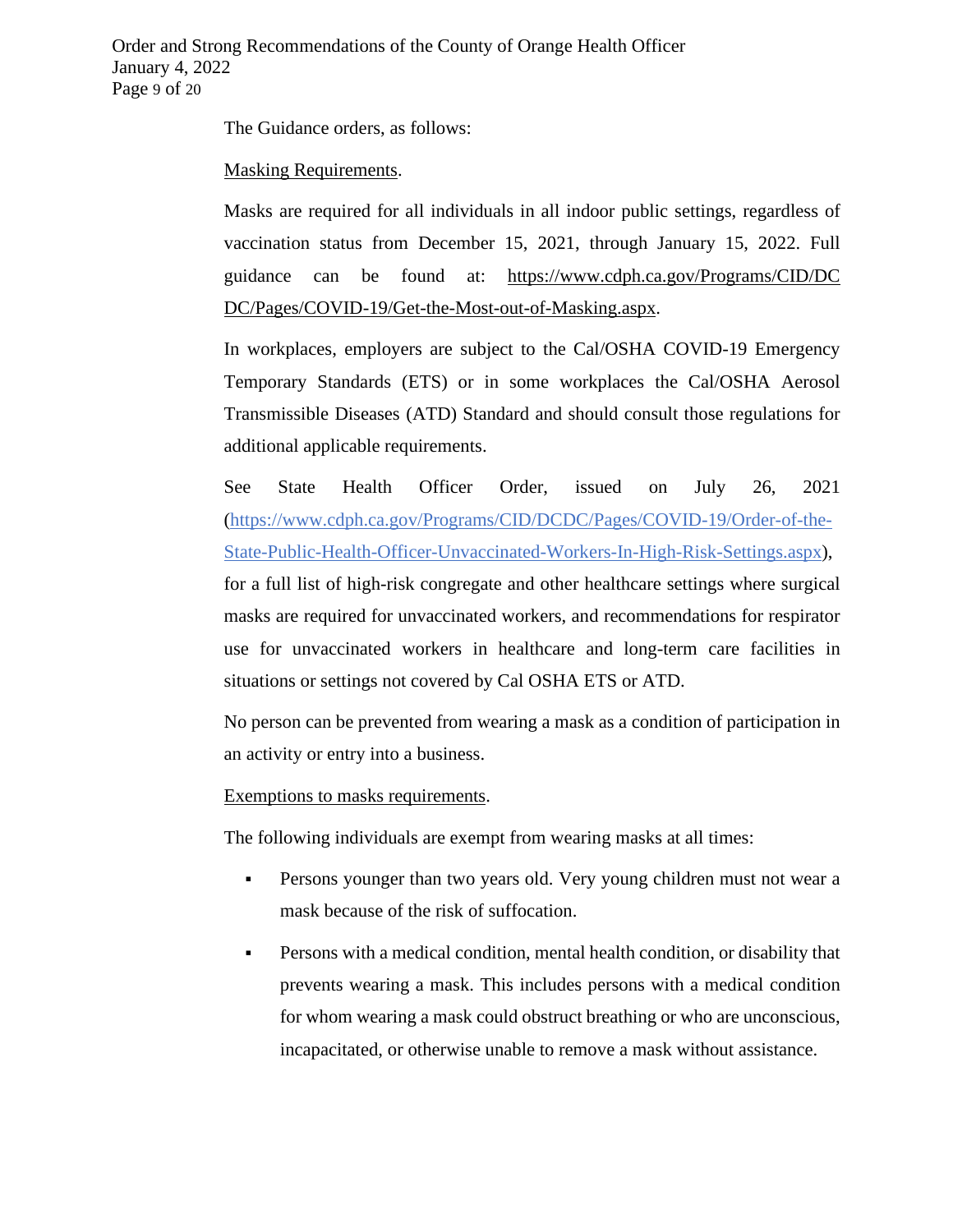- Persons who are hearing impaired, or communicating with a person who is hearing impaired, where the ability to see the mouth is essential for communication.
- Persons for whom wearing a mask would create a risk to the person related to their work, as determined by local, state, or federal regulators or workplace safety guidelines.

The County Health Officer strongly recommends that all mask wearers consistently and correctly wear a mask that offers good filtration to get the best protection. To improve efficacy, the mask should fit to minimize gaps between the face and mask. The mask should also fully cover the nose and mouth. If wearing a fabric face covering, three layers should be worn to offer better filtration.

The County Health Officer also strongly recommends wearing a face shield for members of the public who cannot wear a face covering due to a medical condition or other exemption (except for children younger than 2 years old), although they may not work as well as face coverings in their ability to prevent the spread of COVID-19 to others. A cloth "drape" should be attached to the bottom edge of the face shield and tucked into the shirt to minimize gaps between the face and face shield.

## **III.Vaccination and Testing for COVID-19 Orders**:

#### 1. **COVID-19 Vaccination for Workers and Service Providers of Certain Facilities**.

To help prevent transmission of COVID-19, all workers who provide services or work in facilities described below shall comply with the COVID-19 vaccination and booster dose requirements as set forth in the December 22, 2021, State Health Officer Order. A copy of the State Health Officer Order is attached herein as Attachment "**B**" and can be found at the following link:

[https://www.cdph.ca.gov/Programs/CID/DCDC/Pages/COVID-19/Order-of-the-](https://www.cdph.ca.gov/Programs/CID/DCDC/Pages/COVID-19/Order-of-the-State-Public-Health-Officer-Health-Care-Worker-Vaccine-Requirement.aspx)[State-Public-Health-Officer-Health-Care-Worker-Vaccine-Requirement](https://www.cdph.ca.gov/Programs/CID/DCDC/Pages/COVID-19/Order-of-the-State-Public-Health-Officer-Health-Care-Worker-Vaccine-Requirement.aspx) [.aspx](https://www.cdph.ca.gov/Programs/CID/DCDC/Pages/COVID-19/Order-of-the-State-Public-Health-Officer-Health-Care-Worker-Vaccine-Requirement.aspx)

Facilities covered by this order include: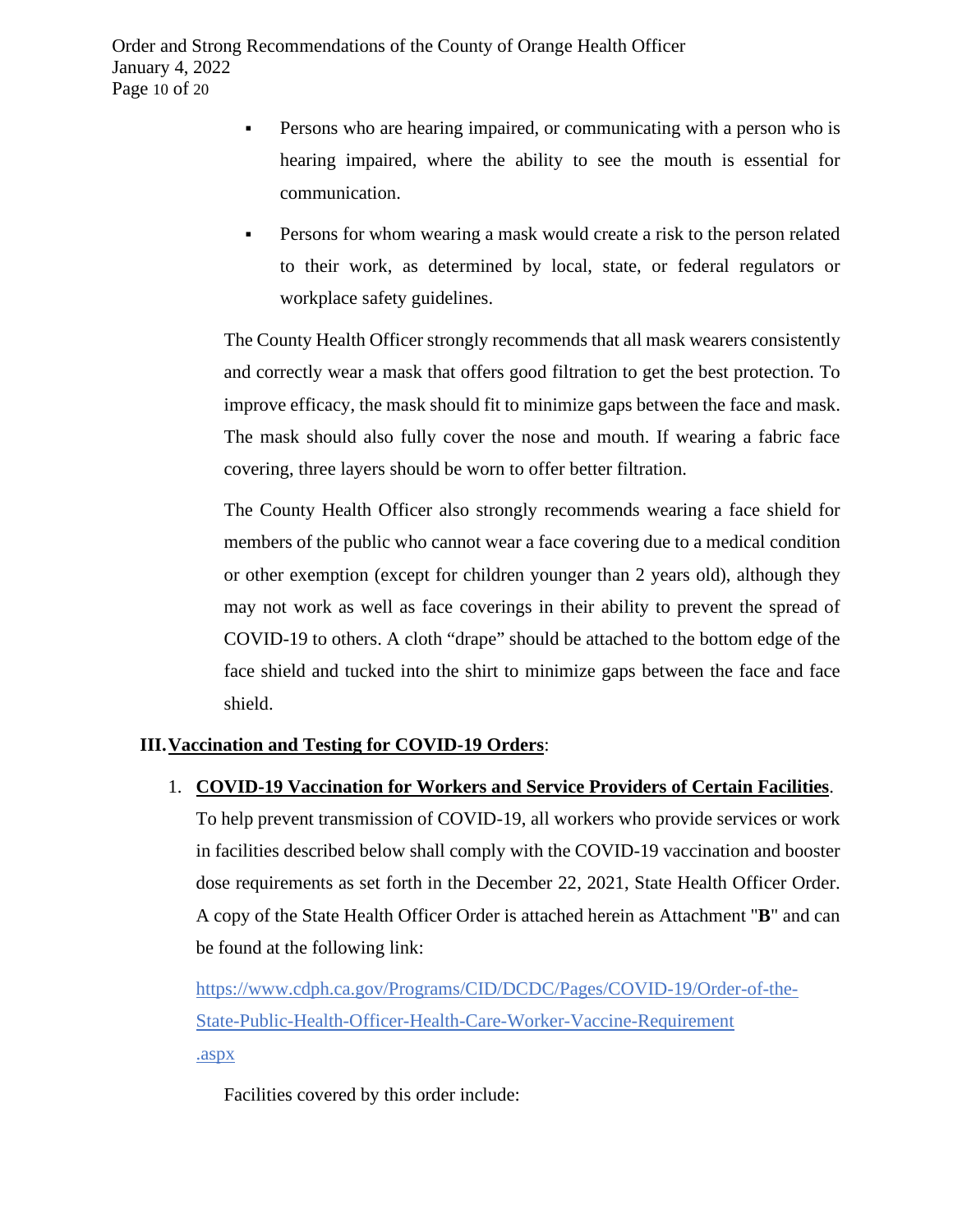Order and Strong Recommendations of the County of Orange Health Officer January 4, 2022 Page 11 of 20

- General Acute Care Hospitals
- Skilled Nursing Facilities (including Subacute Facilities)
- **Intermediate Care Facilities**
- Acute Psychiatric Hospitals
- Adult Day Health Care Centers
- Program of All-Inclusive Care for the Elderly (PACE) and PACE Centers
- **Ambulatory Surgery Centers**
- Chemical Dependency Recovery Hospitals
- Clinics & Doctor Offices (including behavioral health, surgical)
- Congregate Living Health Facilities
- Dialysis Centers
- **Hospice Facilities**
- **•** Pediatric Day Health and Respite Care Facilities
- Residential Substance Use Treatment and Mental Health Treatment Facilities

The word, "worker," as used in this Order shall have the same meaning as defined in the State Health Officer's Order, dated December 22, 2021. *See* [https://www.cdph.ca.gov/Programs/CID/DCDC/Pages/COVID-19/Order-of-the-](https://www.cdph.ca.gov/Programs/CID/DCDC/Pages/COVID-19/Order-of-the-State-Public-Health-Officer-Health-Care-Worker-Vaccine-Requirement.aspx)[State-Public-Health-Officer-Health-Care-Worker-Vaccine-Require](https://www.cdph.ca.gov/Programs/CID/DCDC/Pages/COVID-19/Order-of-the-State-Public-Health-Officer-Health-Care-Worker-Vaccine-Requirement.aspx)  [ment.aspx](https://www.cdph.ca.gov/Programs/CID/DCDC/Pages/COVID-19/Order-of-the-State-Public-Health-Officer-Health-Care-Worker-Vaccine-Requirement.aspx)

## 2. **Requirementsfor COVID-19 Vaccination Status Verification, COVID-19 Testing, and Masking for Certain Facilities**.

To help prevent transmission of COVID-19, all facilities described below shall comply with the State Health Officer Order, effective August 9, 2021. A copy of the State Health Officer Order is attached herein as Attachment "**C**" and can be found at the following link: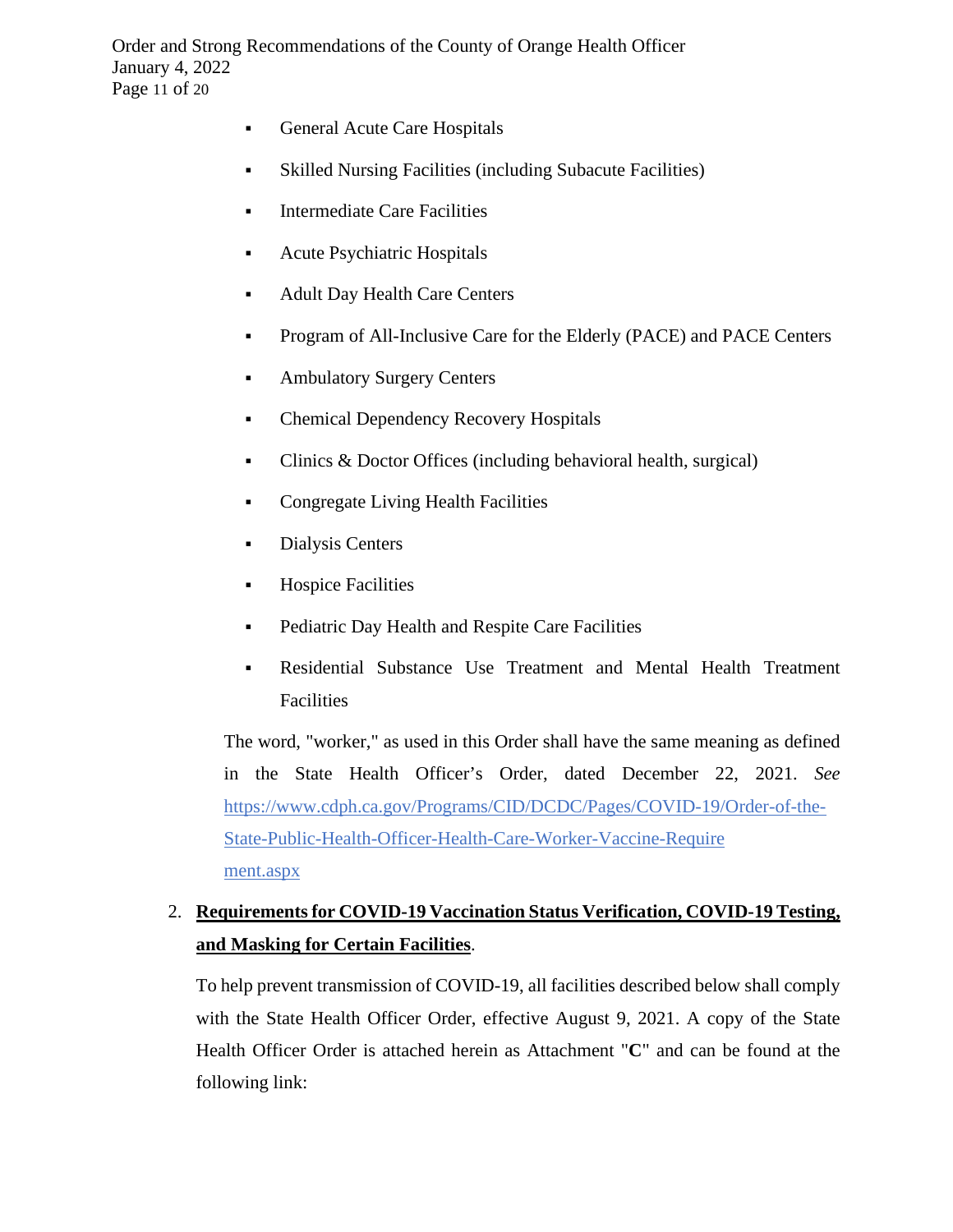[https://www.cdph.ca.gov/Programs/CID/DCDC/Pages/COVID-19/Order-of-the-](https://www.cdph.ca.gov/Programs/CID/DCDC/Pages/COVID-19/Order-of-the-State-Public-Health-Officer-Unvaccinated-Workers-In-High-Risk-Settings.aspx)[State-Public-Health-Officer-Unvaccinated-Workers-In-High-Risk-Settings.aspx](https://www.cdph.ca.gov/Programs/CID/DCDC/Pages/COVID-19/Order-of-the-State-Public-Health-Officer-Unvaccinated-Workers-In-High-Risk-Settings.aspx)

Facilities covered by this order include:

### Acute Health Care and Long-Term Care Settings:

- General Acute Care Hospitals
- Skilled Nursing Facilities (including Subacute Facilities)
- **Intermediate Care Facilities**

## High-Risk Congregate Settings:

- Adult and Senior Care Facilities
- **Homeless Shelters**
- State and Local [Correctional](https://www.cdc.gov/coronavirus/2019-ncov/community/correction-detention/guidance-correctional-detention.html#infection-control) Facilities and Detention Centers

### Other Health Care Settings:

- Acute Psychiatric Hospitals
- Adult Day Health Care Centers
- Adult Day Programs Licensed by the California Department of Social Services
- **•** Program of All-Inclusive Care for the Elderly (PACE) and PACE Centers
- **Ambulatory Surgery Centers**
- Chemical Dependency Recovery Hospitals
- Clinics & Doctor Offices (including behavioral health, surgical)
- Congregate Living Health Facilities
- Dental Offices
- Dialysis Centers
- **Hospice Facilities**
- **•** Pediatric Day Health and Respite Care Facilities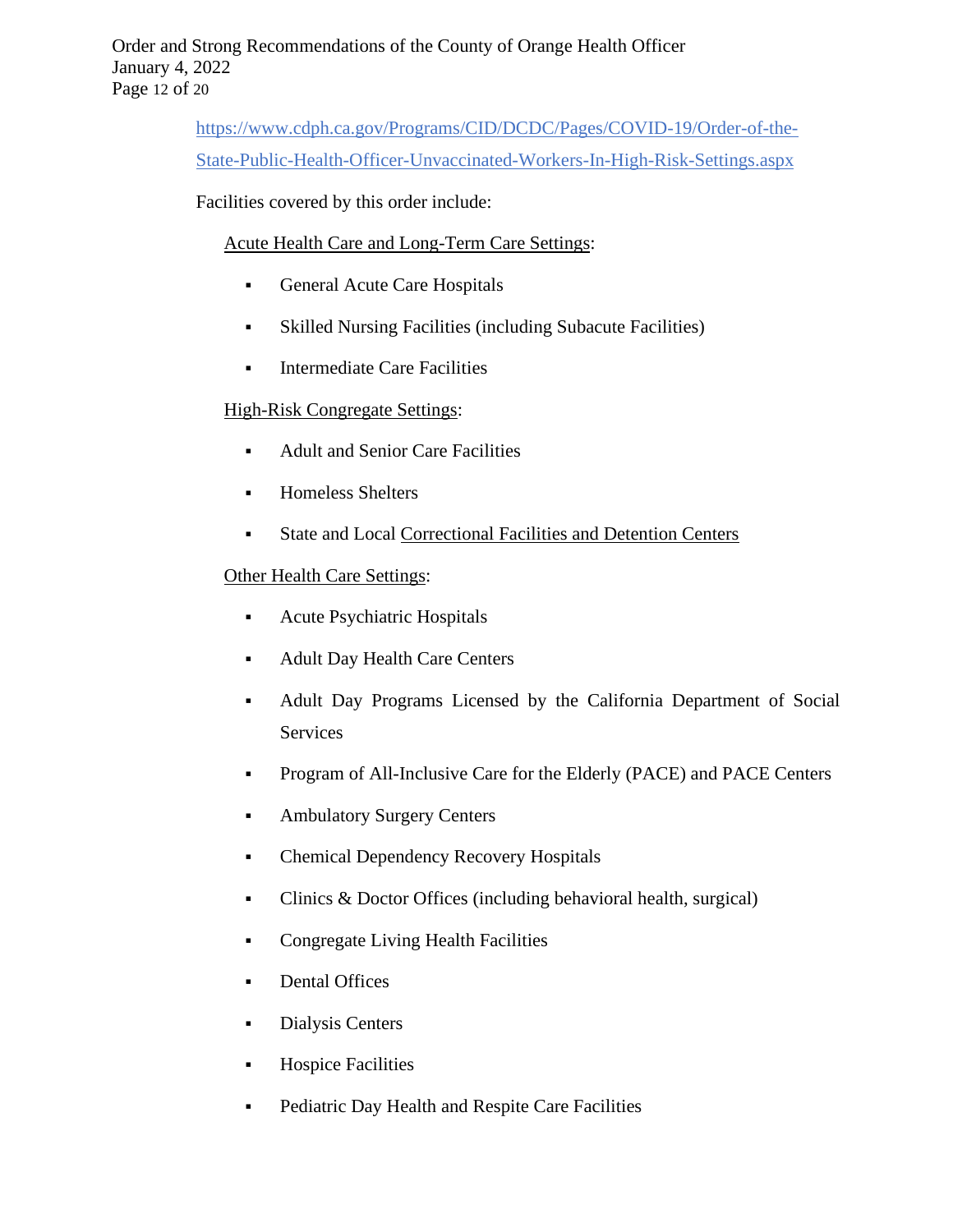- Residential Substance Use Treatment and Mental Health Treatment Facilities
- 3. **Requirements for COVID-19 Vaccine Status Verification and COVID-19 Testing for School Workers in Transitional Kindergarten through Grade 12**. To prevent the further spread of COVID-19 in K-12 school settings, all public and private schools serving students in transitional kindergarten through grade 12 shall comply with the State Health Officer Order, effective August 12, 2021, regarding verification of COVID-19 vaccination status and COVID-19 testing of all workers. A copy of the State Health Officer Order is attached herein as Attachment "**D**" and can be found at the following link:

[https://www.cdph.ca.gov/Programs/CID/DCDC/Pages/COVID-19/Order-of-the-](https://www.cdph.ca.gov/Programs/CID/DCDC/Pages/COVID-19/Order-of-the-State-Public-Health-Officer-Vaccine-Verification-for-Workers-in-Schools.aspx)[State-Public-Health-Officer-Vaccine-Verification-for-Workers-in-Schools](https://www.cdph.ca.gov/Programs/CID/DCDC/Pages/COVID-19/Order-of-the-State-Public-Health-Officer-Vaccine-Verification-for-Workers-in-Schools.aspx)  [.aspx](https://www.cdph.ca.gov/Programs/CID/DCDC/Pages/COVID-19/Order-of-the-State-Public-Health-Officer-Vaccine-Verification-for-Workers-in-Schools.aspx)

This Order does not apply to (i) home schools, (ii) child care settings, or (iii) higher education.

## 4. **Local Correctional Facilities and Detention Centers Health Care Worker Vaccination Requirement**.

To prevent the further spread of COVID-19 in local correctional facilities and detention centers, all individuals identified in the State Health Officer Order, effective December 22, 2021, shall comply with the State Health Officer's Order with regards to obtaining COVID-19 vaccination and booster doses. A copy of the State Health Officer Order is attached herein as Attachment "**E**" and can be found at the following link:

[https://www.cdph.ca.gov/Programs/CID/DCDC/Pages/COVID-19/Order-of-the-](https://www.cdph.ca.gov/Programs/CID/DCDC/Pages/COVID-19/Order-of-the-State-Public-Health-Officer-Health-Care-Worker-Vaccine-Requirement.aspx)[State-Public-Health-Officer-Health-Care-Worker-Vaccine-Requirement](https://www.cdph.ca.gov/Programs/CID/DCDC/Pages/COVID-19/Order-of-the-State-Public-Health-Officer-Health-Care-Worker-Vaccine-Requirement.aspx) [.aspx](https://www.cdph.ca.gov/Programs/CID/DCDC/Pages/COVID-19/Order-of-the-State-Public-Health-Officer-Health-Care-Worker-Vaccine-Requirement.aspx)

## 5. **Adult Care Facilities and Direct Care Worker Vaccination Requirements.**

To help prevent transmission of COVID-19, all individuals specified below shall comply with the COVID-19 vaccination and booster does requirements as set forth in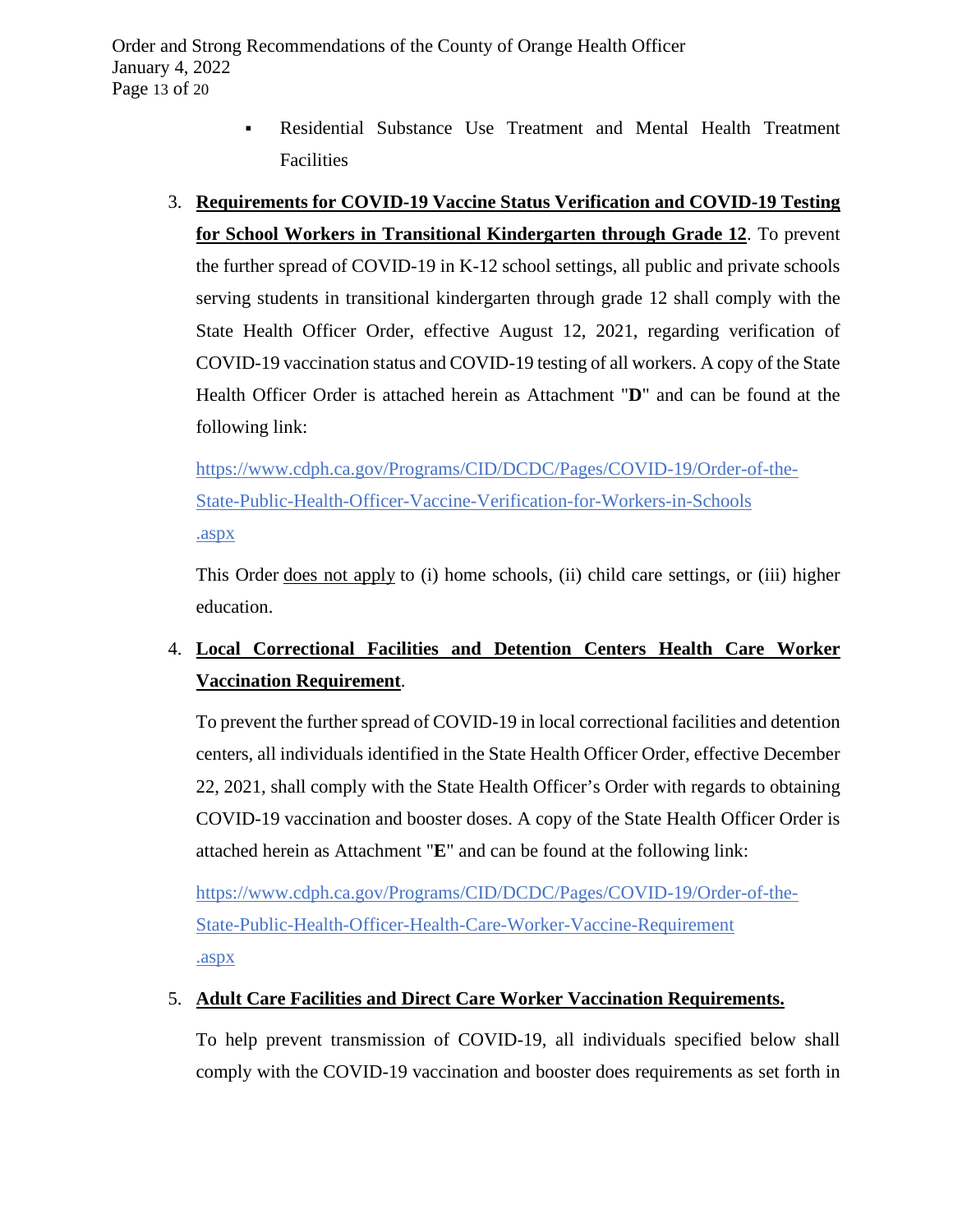Order and Strong Recommendations of the County of Orange Health Officer January 4, 2022 Page 14 of 20

> the December 22, 2021, State Health Officer Order. A copy of the State Health Officer Order is attached herein as Attachment "**F**" and can be found at the following link:

[https://www.cdph.ca.gov/Programs/CID/DCDC/Pages/COVID-19/Order-of-the-](https://www.cdph.ca.gov/Programs/CID/DCDC/Pages/COVID-19/Order-of-the-State-Public-Health-Officer-Adult-Care-Facilities-and-Direct-Care-Worker-Vaccine-Requirement.aspx)[State-Public-Health-Officer-Adult-Care-Facilities-and-Direct-Care-Worker-Vaccine-](https://www.cdph.ca.gov/Programs/CID/DCDC/Pages/COVID-19/Order-of-the-State-Public-Health-Officer-Adult-Care-Facilities-and-Direct-Care-Worker-Vaccine-Requirement.aspx)[Requirement.aspx](https://www.cdph.ca.gov/Programs/CID/DCDC/Pages/COVID-19/Order-of-the-State-Public-Health-Officer-Adult-Care-Facilities-and-Direct-Care-Worker-Vaccine-Requirement.aspx)

Individuals covered by this order include:

- All workers who provide services or work in Adult and Senior Care Facilities licensed by the California Department of Social Services;
- All in-home direct care services workers, including registered home care aides and certified home health aides, except for those workers who only provide services to a recipient with whom they live or who are a family member of the recipient for whom they provide services;
- All waiver personal care services (WPCS) providers, as defined by the California Department of Health Care Services, and in-home supportive services (IHSS) providers, as defined by the California Department of Social Services, except for those workers who only provide services to a recipient with whom they live or who are a family member of the recipient for whom they provide services;
- All hospice workers who are providing services in the home or in a licensed facility; and
- All regional center employees, as well as service provider workers, who provide services to a consumer through the network of Regional Centers serving individuals with developmental and intellectual disabilities, except for those workers who only provide services to a recipient with whom they live or who are a family member of the recipient for whom they provide services.

#### **IV.Visiting Acute Health Care and Long-Term Care Setting Order:**

#### **Requirements for Visiting Acute Health Care and Long-Term Care Settings**.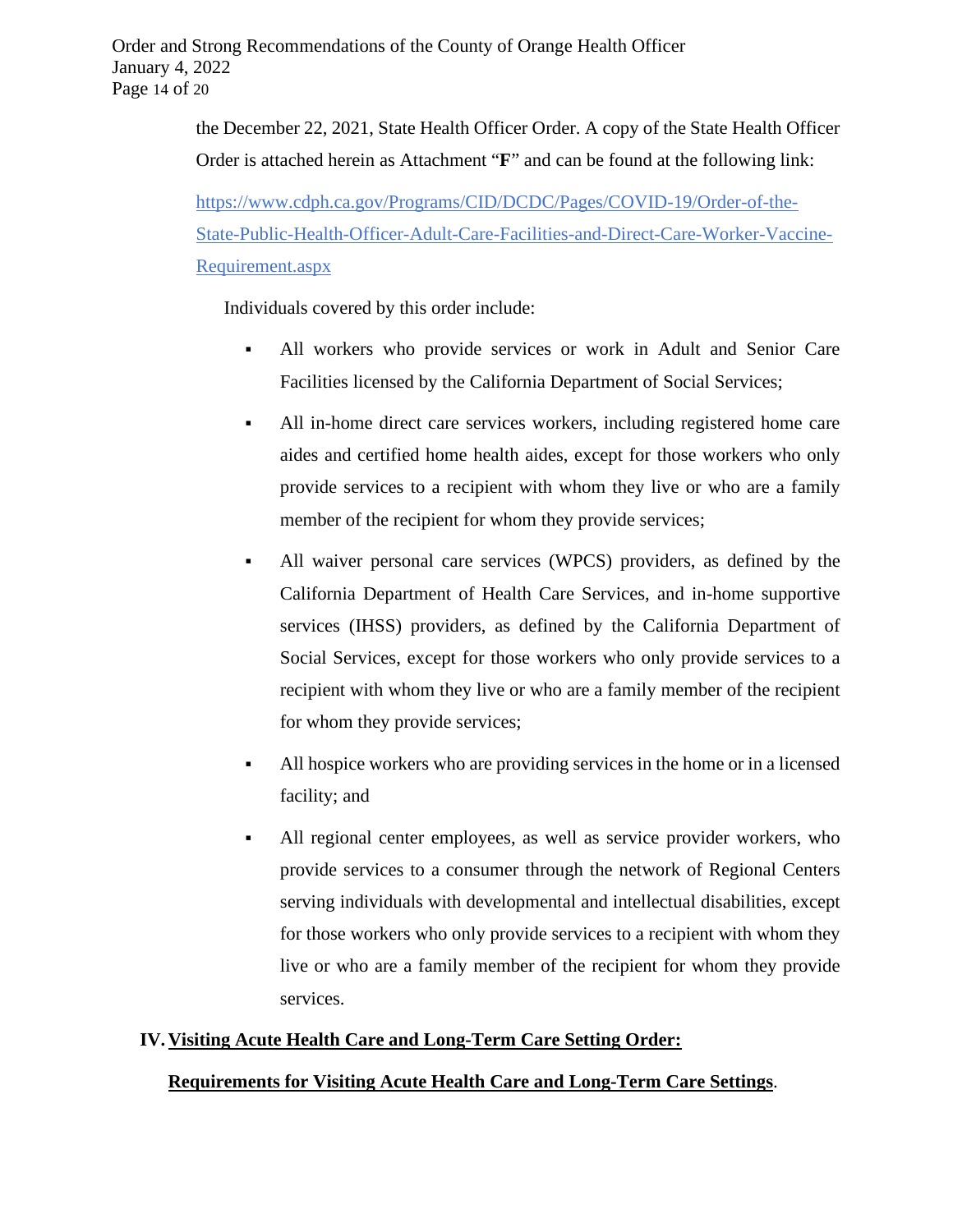To help prevent transmission of COVID-19, all acute health care and long-term care settings shall comply with the indoor visitation requirements set forth in the State Health Officer, effective August 11, 2021. A copy of the State Health Officer Order is attached herein as Attachment "**G**" and can be found at the following link:

[https://www.cdph.ca.gov/Programs/CID/DCDC/Pages/COVID-19/Order-of-the-State-](https://www.cdph.ca.gov/Programs/CID/DCDC/Pages/COVID-19/Order-of-the-State-Public-Health-Officer-Requirements-for-Visitors-in-Acute-Health-Care-and-Long-Term-Care-Settings.aspx)[Public-Health-Officer-Requirements-for-Visitors-in-Acute-Health-Care-and-Long-Term-](https://www.cdph.ca.gov/Programs/CID/DCDC/Pages/COVID-19/Order-of-the-State-Public-Health-Officer-Requirements-for-Visitors-in-Acute-Health-Care-and-Long-Term-Care-Settings.aspx)[Care-Settings.aspx](https://www.cdph.ca.gov/Programs/CID/DCDC/Pages/COVID-19/Order-of-the-State-Public-Health-Officer-Requirements-for-Visitors-in-Acute-Health-Care-and-Long-Term-Care-Settings.aspx)

### **V. Seasonal Flu Vaccination Order:**

#### **Seasonal Flu Vaccination for Certain County Residents**.

All individuals who reside or work in Orange County and fall under one of the following categories, shall obtain the seasonal flu vaccination unless a medical or religious exemption applies: (i) current providers for congregate settings; (ii) current health care providers; and (iii) current emergency responders. However, nothing herein shall be construed as an obligation, on the part of employers, public or private, to require employees obtain the seasonal flu vaccination as a term or condition of employment.

- *Emergency responder* shall mean military or national guard; law enforcement officers; correctional institution personnel; fire fighters; emergency medical services personnel; physicians; nurses; public health personnel; emergency medical technicians; paramedics; emergency management personnel; 911 operators; child welfare workers and service providers; public works personnel; and persons with skills or training in operating specialized equipment or other skills needed to provide aid in a declared emergency; as well as individuals who work for such facilities employing these individuals and whose work is necessary to maintain the operation of the facility.
- *Health care provider* shall mean physicians; psychiatrists; nurses; nurse practitioners; nurse assistants; medical technicians; any other person who is employed to provide diagnostic services, preventive services, treatment services or other services that are integrated with and necessary to the provision of patient care and, if not provided, would adversely impact patient care; and employees who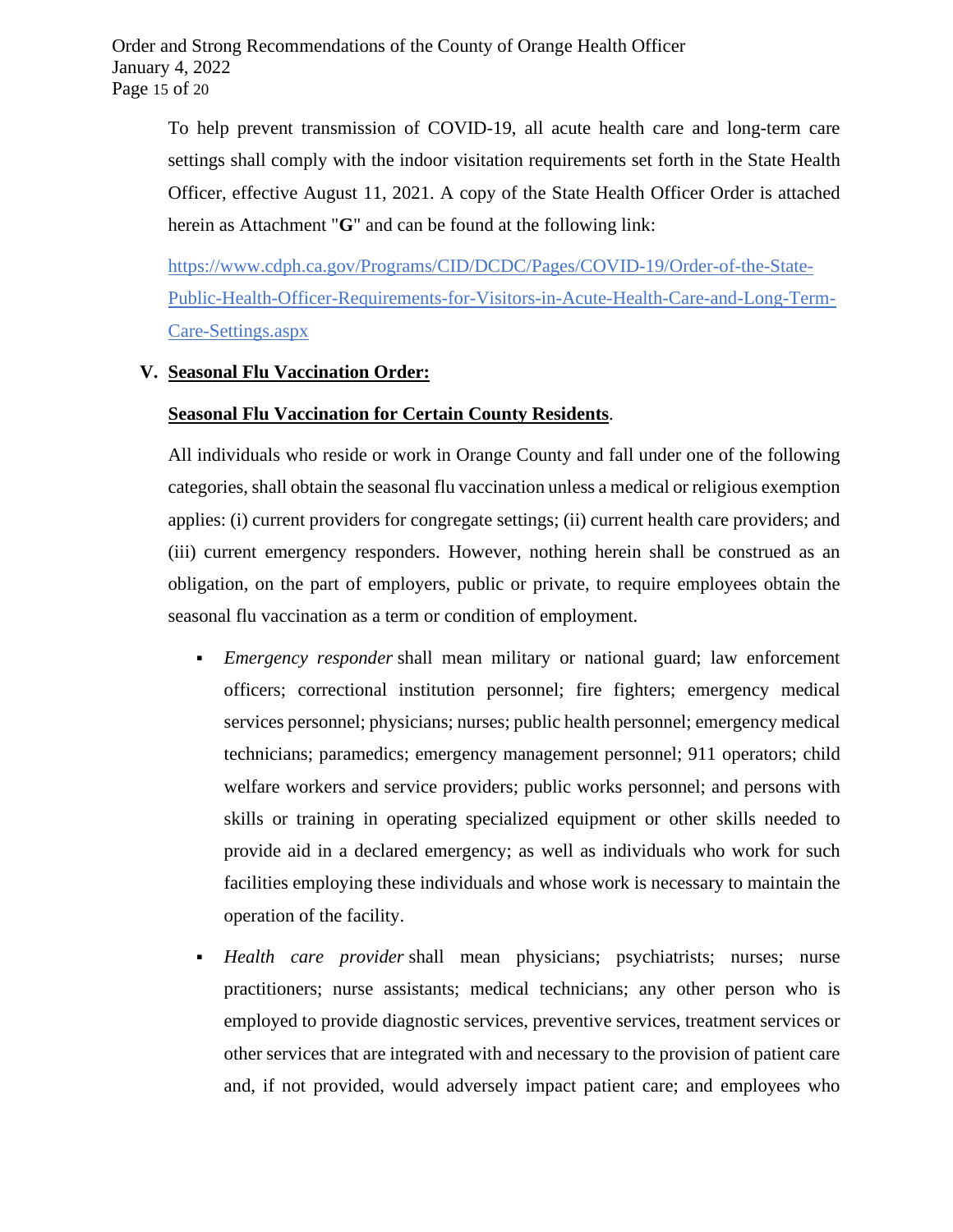directly assist or are supervised by a direct provider of diagnostic, preventive, treatment, or other patient care services; and employees who do not provide direct heath care services to a patient but are otherwise integrated into and necessary to the provision those services – for example, a laboratory technician who processes medical test results to aid in the diagnosis and treatment of a health condition. A person is not a health care provider merely because his or her employer provides health care services or because he or she provides a service that affects the provision of health care services. For example, IT professionals, building maintenance staff, human resources personnel, cooks, food services workers, records managers, consultants, and billers are not health care providers, even if they work at a hospital of a similar health care facility.

#### **STRONG RECOMMENDATIONS**

Effective immediately, and continuing until further notice, the following shall be in effect in unincorporated and incorporated territories in Orange County, California:

- 1. **For Vulnerable Populations**. In general, the older a person is, the more health conditions a person has, and the more severe the conditions, the more important it is to take preventive measures for COVID-19 such as getting vaccinated, including boosters, social distancing and wearing a mask when around people who don't live in the same household, and practicing hand hygiene. For more information see [https://www.cdc.gov/coronavirus/2019-ncov/need-extra-precautio](https://www.cdc.gov/coronavirus/2019-ncov/need-extra-precautions/people-with-medical-conditions.html) [ns/people-with-medical-conditions.html.](https://www.cdc.gov/coronavirus/2019-ncov/need-extra-precautions/people-with-medical-conditions.html)
- 2. **COVID-19 Vaccination for County Residents**. All Orange County residents should receive COVID-19 vaccination in accordance with the Federal Food and Drug Administration (FDA) and CDC guidance unless a medical contraindication applies. Minors, who are eligible to receive COVID-19 vaccination in accordance with the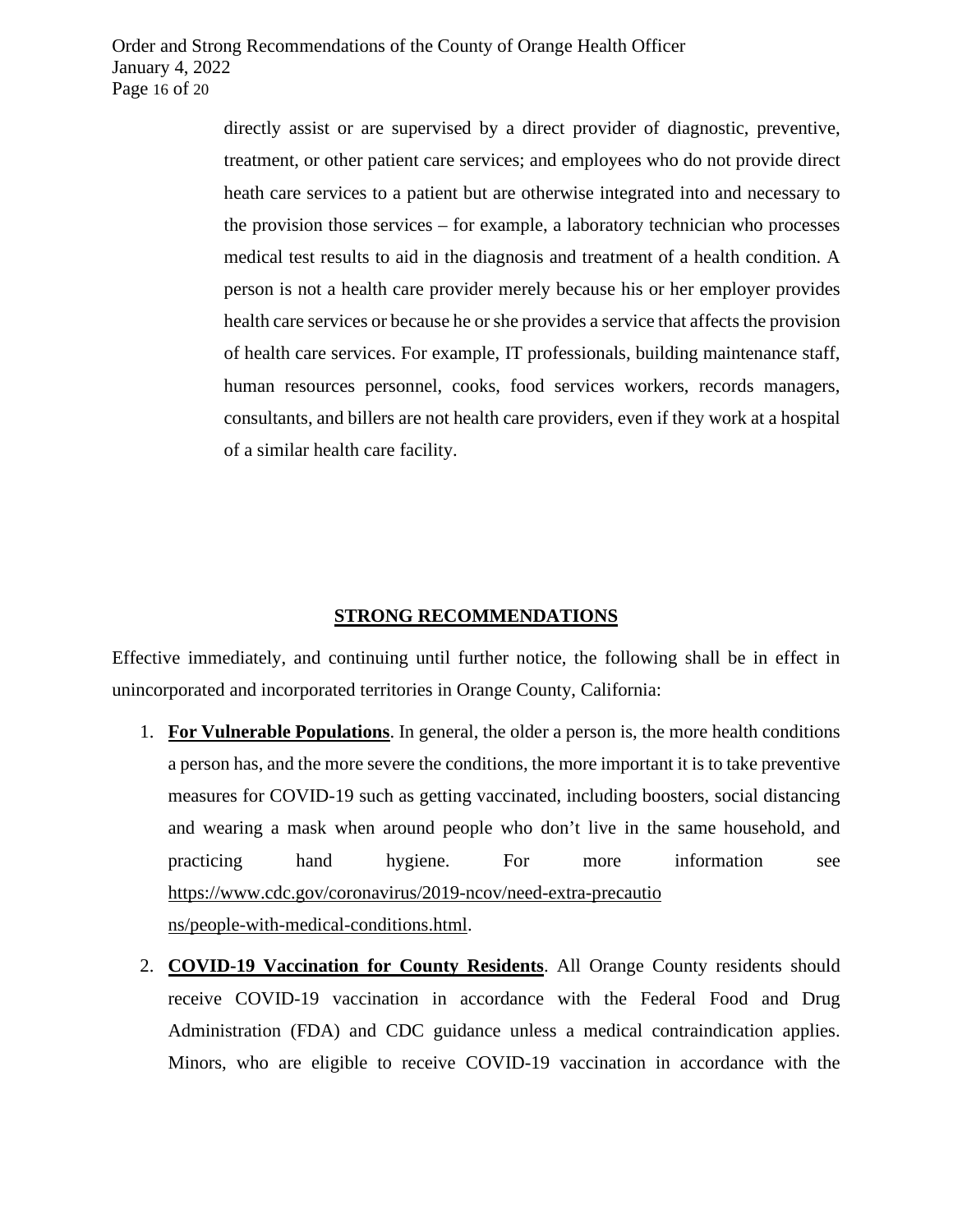Order and Strong Recommendations of the County of Orange Health Officer January 4, 2022 Page 17 of 20

applicable CDC guidelines, should be vaccinated in the presence of their parent or legal guardian.

- 3. **Seasonal Flu Vaccination for County Residents**. All County residents who are six months of age or older should obtain the seasonal flu vaccination unless a medical or religious exemption applies.
- 4. **COVID-19 Vaccination and Testing for Emergency Medical Technicians, Paramedics and Home Healthcare Providers**. To help prevent transmission of COVID-19, it is strongly recommended that all Emergency Medical Technicians, Paramedics, and Home Healthcare Providers (including In Home Supportive Services Program workers) are fully vaccinated by September 30, 2021.

Furthermore, it is strongly recommended that all unvaccinated Emergency Medical Technicians, Paramedics, and Home Healthcare Providers (including In Home Supportive Services Program workers) undergo at least twice weekly testing for COVID-19 until such time they are fully vaccinated.

#### **GENERAL PROVISIONS**

- 1. The Orders and Strong Recommendations, above, shall not supersede any conflicting or more restrictive orders issued by the State of California or federal government. If any portion of this document or the application thereof to any person or circumstance is held to be invalid, the remainder of the document, including the application of such part or provision to other persons or circumstances, shall not be affected and shall continue in full force and effect. To this end, the provisions of the orders and strong recommendations are severable.
- 2. The Orders contained in this document may be enforced by the Orange County Sheriff or Chiefs of Police pursuant to California Health and Safety Code section 101029, and California Government Code sections 26602 and 41601. A violation of a health order is subject to fine, imprisonment, or both (California Health and Safety Code section 120295).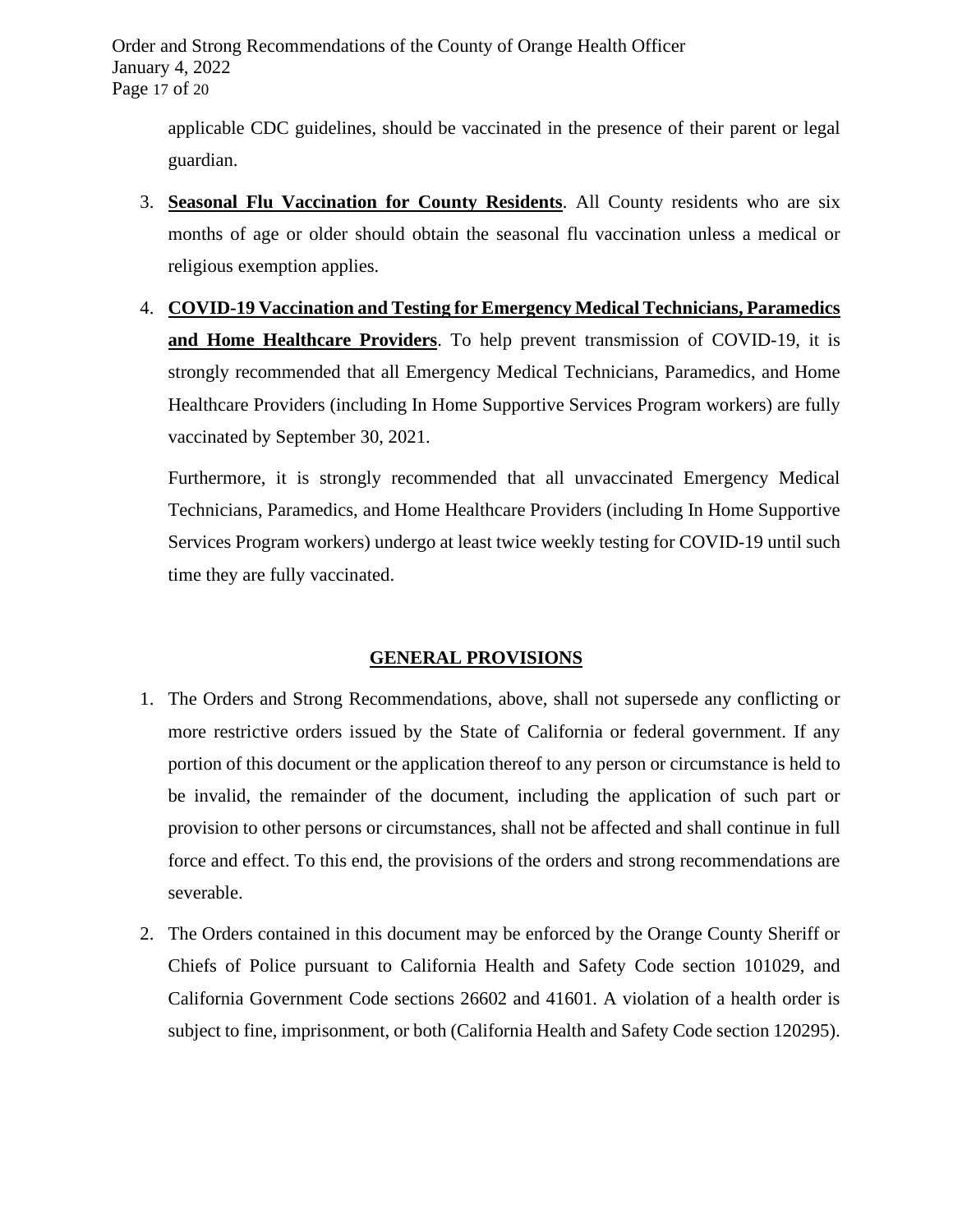### **REASONS FOR THE ORDERS AND STRONG RECOMMENDATIONS**

- 1. On February 26, 2020, the County of Orange Health Officer declared a Local Health Emergency based on an imminent and proximate threat to public health from the introduction of COVID-19 in Orange County.
- 2. On February 26, 2020, the Chairwoman of the Board of Supervisors, acting as the Chair of Emergency Management Council, proclaimed a Local Emergency in that the imminent and proximate threat to public health from the introduction of COVID-19 created conditions of extreme peril to the safety of persons and property within the territorial limits of Orange County.
- 3. On March 2, 2020, the Orange County Board of Supervisors adopted Resolutions No. 20- 011 and No. 20-012 ratifying the Local Health Emergency and Local Emergency, referenced above.
- 4. On March 4, 2020, the Governor of the State of California declared a State of Emergency to exist in California as a result of the threat of COVID-19.
- 5. As of January 4, 2022, the County has reported a total of 357,520 recorded confirmed COVID-19 cases and 5,897 of COVID-19 related deaths.
- 6. Safe and effective authorized COVID-19 vaccines are recommended by the CDC. According to CDC, anyone infected with COVID-19 can spread it, even if they do NOT have symptoms. The novel coronavirus is spread in 3 ways: 1) Breathing in air when close to an infected person who is exhaling small droplets and particles that contain the virus. 2) Having these small droplets and particles that contain virus land on the eyes, nose, or mouth, especially through splashes and sprays like a cough or sneeze. 3) Touching eyes, nose, or mouth with hands that have the virus on them. See [https://www.cdc.gov/coronavirus/2019-ncov/prevent-get](https://www.cdc.gov/coronavirus/2019-ncov/prevent-getting-sick/how-covid-spreads.html) [ting-sick/how-covid-spreads.html.](https://www.cdc.gov/coronavirus/2019-ncov/prevent-getting-sick/how-covid-spreads.html)
- 7. CDC requires face coverings on planes, buses, trains, and other forms of public transportation traveling into, within, or out of the United States and in U.S. transportation hubs such as airports and stations. See https://www.cdc.gov/ [coronavirus/2019-ncov/prevent-getting-sick/about-face-coverings.html.](https://www.cdc.gov/coronavirus/2019-ncov/prevent-getting-sick/about-face-coverings.html)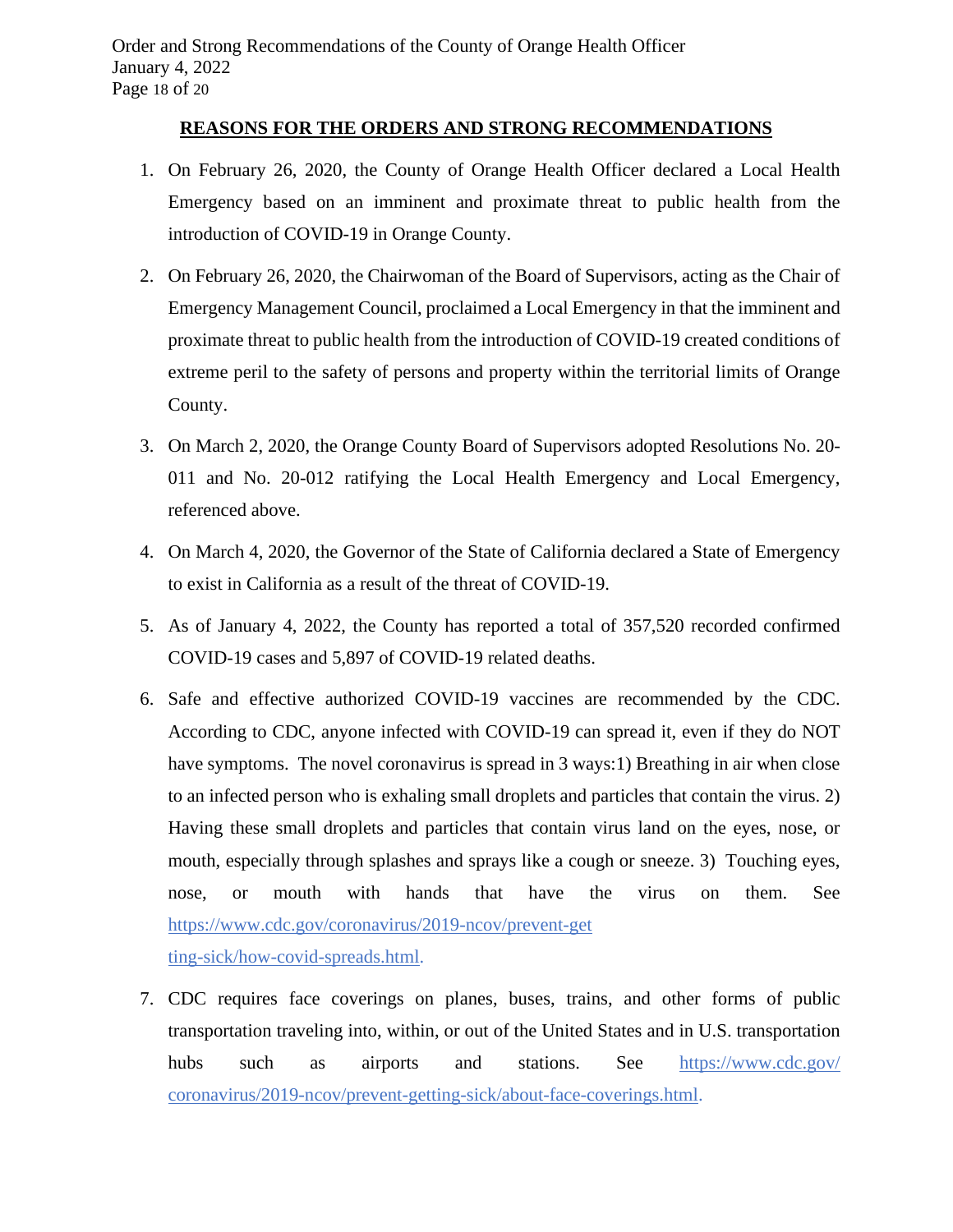- 8. The CDPH issued a revised Guidance for the Use of Face Coverings, effective December 15, 2021, available at: [https://www.cdph.ca.gov/Programs/CID/DCDC](https://www.cdph.ca.gov/Programs/CID/DCDC/Pages/COVID-19/guidance-for-face-coverings.aspx)  [/Pages/COVID-19/guidance-for-face-coverings.aspx](https://www.cdph.ca.gov/Programs/CID/DCDC/Pages/COVID-19/guidance-for-face-coverings.aspx)
- 9. According to the CDC and CDPH, older adults, individuals with medical conditions, and pregnant and recently pregnant persons are at higher risk of severe illness when they contract COVID-19. See [https://www.cdc.gov/coronavirus/2019-ncov/need-extra](https://www.cdc.gov/coronavirus/2019-ncov/need-extra-precautions/index.html)[precautions/index.html;](https://www.cdc.gov/coronavirus/2019-ncov/need-extra-precautions/index.html) see also [https://www.cdph.ca.gov/Prog](https://www.cdph.ca.gov/Programs/CID/DCDC/Pages/COVID-19/PublicHealthGuidanceSelfIsolationforOlderAdultsandThoseWhoHaveElevatedRisk.aspx)  [rams/CID/DCDC/Pages/COVID-19/PublicHealthGuidanceSelfIsolationfor](https://www.cdph.ca.gov/Programs/CID/DCDC/Pages/COVID-19/PublicHealthGuidanceSelfIsolationforOlderAdultsandThoseWhoHaveElevatedRisk.aspx)  [OlderAdultsandThoseWhoHaveElevatedRisk.aspx.](https://www.cdph.ca.gov/Programs/CID/DCDC/Pages/COVID-19/PublicHealthGuidanceSelfIsolationforOlderAdultsandThoseWhoHaveElevatedRisk.aspx)
- 10. The Orders and the Strong Recommendations contained in this document are based on the following facts, in addition to the facts stated under the foregoing paragraphs: (i) Safe and effective FDA authorized COVID-19 vaccines have become widely available, but many Orange County residents have not yet had the opportunity to be vaccinated, or have not completed their vaccination series to be fully vaccinated; (ii) there are currently limited therapeutic options proven effective that consistently prevents the severe illness associated with COVID-19; (iii) the current consensus among public health officials for slowing down the transmission of and avoiding contracting COVID-19 is for unvaccinated persons to avoid gathering and practice social distancing, frequently wash hands with soap, wearing face covering and get vaccinated; (iv) some individuals who contract COVID-19 have no symptoms or have only mild symptoms and so are unaware that they carry the virus and are transmitting it to others; (v) current evidence shows that the novel coronavirus can survive on surfaces and can be indirectly transmitted between individuals; (vi) older adults and individuals with medical conditions are at higher risk of severe illness; (vii) sustained COVID-19 community transmission continues to occur; (viii) the age, condition, and health of a significant portion of Orange County's residents place them at risk for serious health complications, including hospitalization and death, from COVID-19; (ix) younger and otherwise healthy people are also at risk for serious negative health outcomes and for transmitting the novel coronavirus to others.
- 11. The orders and strong recommendations contained in this document are necessary and less restrictive preventive measures to control and reduce the spread of COVID-19 in Orange